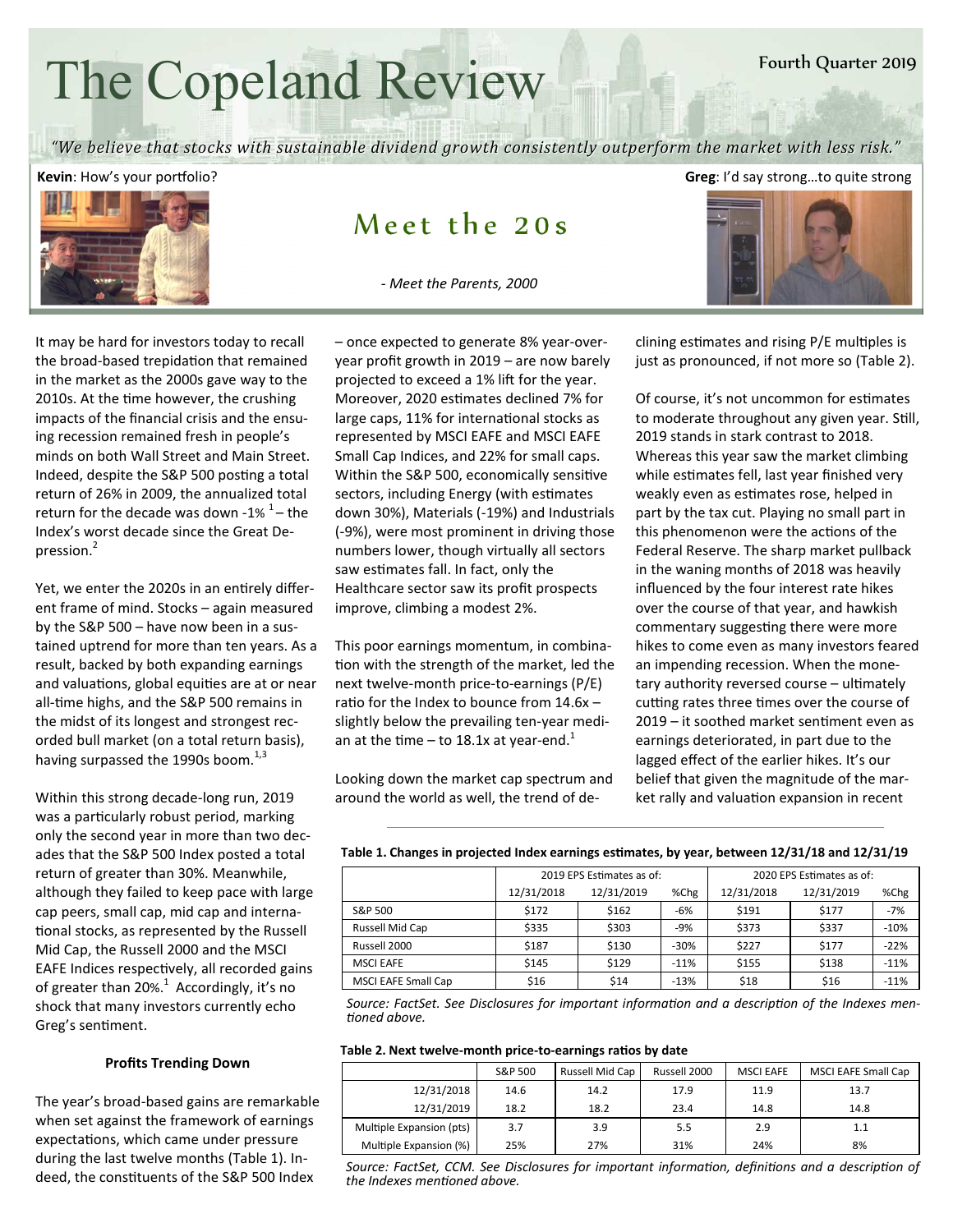months, both earnings momentum and a supportive Federal Reserve are prerequisites to sustain the bull market going forward.

#### **You've Gotta Strike While the Iron is Hot**

- **Kevin:** *What about you, Greg? What line of work are you in?*
- **Greg:** *I'm in health care.*
- **Kevin:** *Yeah, so you know what I'm talking about. There are a lot of Benjamins to be made now with biotech stuff. I don't have to tell*  you that...You've gotta strike while the *iron's hot.*

Despite our steadfast belief that dividend growth stocks will outperform the market over a full economic cycle, investors cannot realistically expect them to outpace their benchmarks every day, month or quarter. Indeed, even in a year like 2019, during which dividend growers saw robust absolute returns (Table 3), there can be wide varia tion across periods.

Take, for example, third versus fourth quarter results for small cap stocks. After a riskoff third quarter, in which small cap dividend growers rose while non-dividend payers and the Russell 2000 Index fell, the relative performance balance flipped in the fourth quarter as risk appetites grew. Though all three buckets reported positive absolute returns in the final frame, dividend growers were up 7.5%, while non-dividend payers spiked 16.4%, carrying the benchmark to a 9.9% return.<sup>4</sup>

Much of this gap can be traced to the recent strength of biotech stocks – which account for more than 10% of the Russell 2000 Index, but which are not represented within the small cap dividend growth opportunity set. If ever there were an industry that represents the polar opposite of dividend growth stocks, small cap biotech is it. Whereas the dividend growth universe is commonly characterized by established businesses with strong earnings, cash flows and balance sheets, small biotech companies are often unprofitable, and are therefore forced to raise money in both the debt and equity markets to support capital investment and the expensive personnel required to perform their research. While they all hope to make significant scientific discoveries, only a small percentage of them will succeed and become economically viable; an even a



Small Cap Dividend Growth Healthcare v. Small Cap Biotech: % of stocks that UNDER or OUTPERFORMED by 40% per year from 12/31/90-12/31/19



*Source: FactSet. Past performance is no guarantee of future results. This is not the performance of any strategy overseen by Copeland and there is no guarantee that investors will*  experience the type of performance reflected in the information presented. Strategies managed by Copeland's investment team are subject to transaction costs, management fees, trading fees or other expenses not represented in the information presented. Please see the Disclosures section for definitions and other important information.

smaller percentage will see their stocks take off given the dilution they face along the road to scientific success.

Nevertheless, for the most recent period, the S&P Small Cap Biotechnology Industry Index rallied more than 29% – its best quarterly result in more than 10 years! Suffice to say, that left steady dividend growers in an unusually disadvantageous position. $<sup>1</sup>$ </sup>

Still, while frustrating in the near run, our conviction in the long-term benefit of applying a dividend growth approach to investing in the health care sector is unchanged. The historical advantages of such an approach are evidenced by comparing the distribution of annual returns of small cap biotech stocks to small cap dividend growth health care stocks (Chart 1).

Much as "striking while the iron is hot" may feel great for investors when it happens, the potential for "homeruns" (i.e. stocks that outperform the benchmark by 40% or more) is only modestly higher in small cap biotech – at 20% in any given year – than in dividend growth health care stocks at 12% per year. On the other hand, the potential for "striking out" in biotech (i.e., investing in stocks that underperform the benchmark by 40% or more) is nearly four times greater than in dividend growth health care names – at 31%

versus only 8%, respectively.

The outperformance of high-risk, low profitability stocks played out across all sectors, market caps and regions in Q419, making for a tough relative performance period for Copeland's dividend growth strategies. Thankfully, the full year results were more favorable for dividend growers and particularly for Copeland, despite robust benchmark returns. With total returns of 23% or greater across all market caps and geographies (Table 3), the sub-segments of the dividend growth universe broadly finished only slightly behind these challenging benchmarks in 2019. As a reminder, regardless of market capitalization or region, we believe that our dividend growth approach can provide resilience during market downturns and has the potential to keep up better than most defensive strategies in strong upward moving markets. This certainly was the case not just in 2019, but for the full decade of the 2010's as well (Chart 2).

We are particularly gratified to see the strong absolute results within each dividend growth bucket – and the corresponding results for our Dividend Growth portfolios  $-$  as they did not benefit from the same level of multiple expansion as the benchmarks. Instead, our portfolios relied upon stronger earnings results to drive their returns.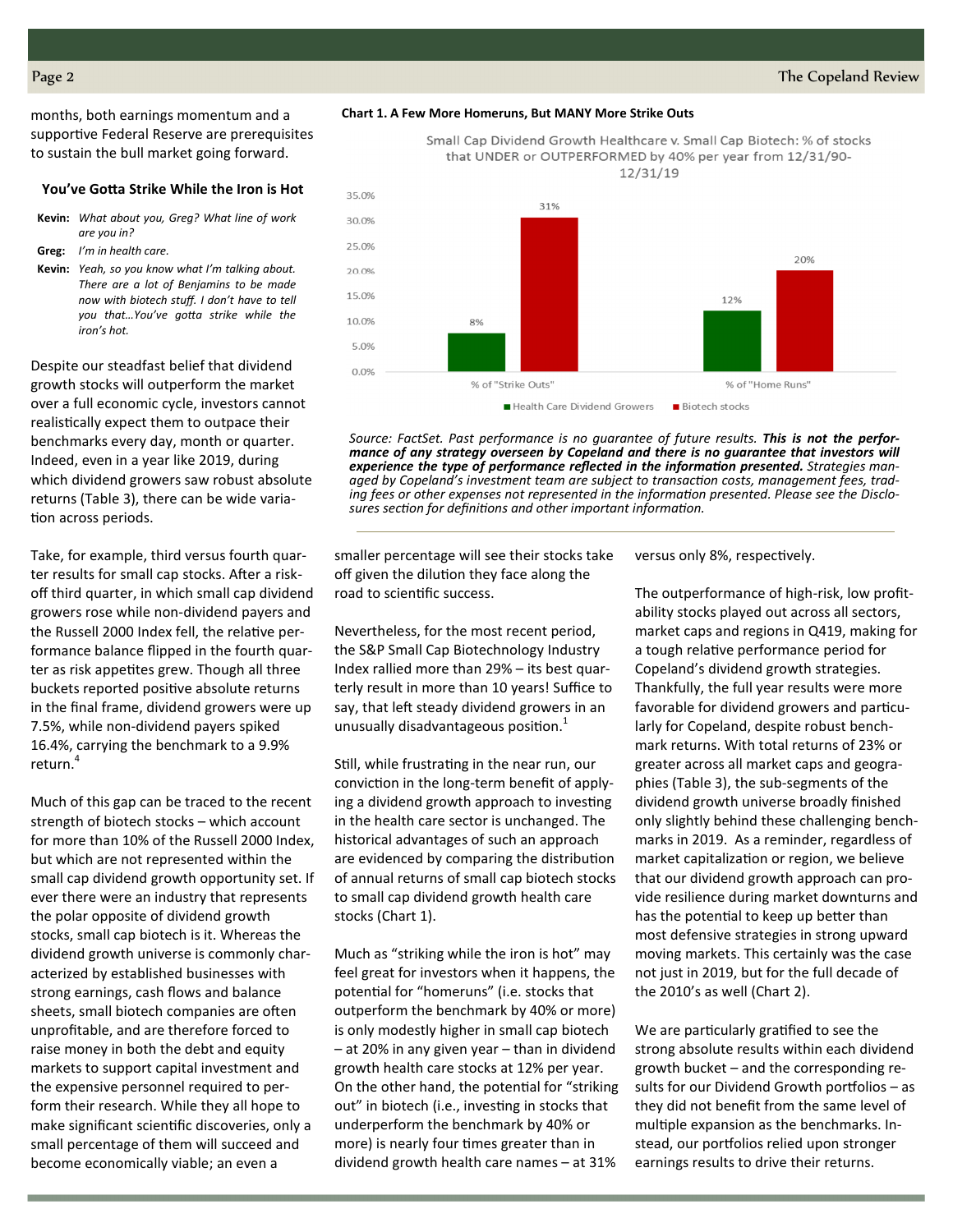#### FourthQuarter2019 Page3

Consider the Copeland Small Cap portfolio versus the Russell 2000 Index. On 12/31/18, our portfolio sported a next twelve-month price-to-earnings ratio of 15.7x. Since then, the multiple has expanded 23% to 19.3x. However, over the same period, the Index saw its valuation balloon from 17.9x to 23.4x next twelve-month earnings, representing a 31%, jump. Alternatively, the median EPS growth rate for companies in our portfolio over the last year was 10%, outpacing the meager 3% result posted for the Index.<sup>1</sup>

Some investors may find our earnings growth advantage surprising as we occasionally hear the rejoinder that companies that issue dividends – especially those in the small cap space – must lack attractive investment opportunities for their capital. We reject that notion.

Instead, we highlight that in order to grow dividends on a consistent year-over-year basis, companies must also grow their earnings and cash flows, or they will quickly become saddled with high payout ratios and find themselves unable to continue the practice. Further, while acknowledging that any capital returned to shareholders via a growing dividend cannot be reinvested into the business, our experience shows that a balanced capital allocation philosophy  $-$  including an emphasis on a modest but consistently growing dividend – provides an important governor on management while supporting expansion of the core business. Rather than pursuing unnecessarily risky projects that often wind up being capital destructive, we believe that management teams of companies with track-records of consistent dividend growth are more likely to walk away from those types of "opportunities." They know that their shareholders will be severely disappointed, and their stocks will be punished in the event that they fail to provide a dividend hike in response to an investment that goes awry.

Indeed, even as we look back on the 2010s – a decade marked by strong global equity returns – we believe this phenomenon helps

**Table 3: Despite Strong Absolute Returns, Dividend Growers Broadly Fell Short of the Benchmarks** 

|                         |                                    | Dividend Growth | <b>Benchmark</b> |         |
|-------------------------|------------------------------------|-----------------|------------------|---------|
| <b>Style</b>            | Benchmark Index                    | Universe Return | Return           | $+/-$   |
| Micro Cap               | Russell Micro Cap                  | 24.1%           | 22.4%            | 1.7%    |
| Small Cap               | Russell 2000                       | 23.4%           | 25.5%            | $-2.1%$ |
| <b>SMID Cap</b>         | Russell 2500                       | 24.8%           | 27.8%            | $-2.9%$ |
| Mid Cap                 | <b>Russell Mid Cap</b>             | 29.1%           | 30.5%            | $-1.4%$ |
| Large Cap               | IS&P 500                           | 29.7%           | 31.5%            | $-1.7%$ |
| International Small Cap | <b>IMSCI World Ex US Small Cap</b> | 24.3%           | 25.4%            | $-1.1%$ |
| International All Cap   | lMSCI World Ex US                  | 25.4%           | 22.5%            | 2.9%    |

Source: NDR, Bloomberg. Past performance is no quarantee of future results. This **is not the per***formance of any strategy overseen by Copeland and there is no guarantee that investors will*  experience the type of performance reflected in the information presented. Strategies man*aged by Copeland's investment team are subject to transaction costs, management fees, trading* fees or other expenses not represented in the information presented. Please see the Disclosures section for information about the Indexes referenced above and other important information.

#### **Chart 2: Dividend Growers Outperformed With Less Risk, Even During a Decade of Strong Returns**



*Source: NDR, CCM. Past performance is no guarantee of future results. This is not the performance of any strategy overseen by Copeland and there is no guarantee that investors will*  experience the type of performance reflected in the information presented. Strategies man*aged by Copeland's investment team are subject to transaction costs, management fees, trading fees or other expenses not represented in the information presented. Please see the Disclosures* section for definitions and other important information.

to explain the success of dividend growth stocks (Chart 2) even as they offered significantly lower risk, despite our good fortune to have avoided a bear market for the entire period.

With this construct in mind, though we've heard wide-ranging market prognostications, we feel confident that our dividend growth approach offers our clients strong potential to outperform regardless of whether the next decade winds up being

known as the Roaring 20s, the Snoring 20s or even something more nefarious.

January 2020

1  *FactSet* 

- 2  *Morningstar, h2ps://www.slickcharts.com/ sp500/returns*
- 3  *h2ps://www.cnn.com/2019/04/23/*  $investing/bull-marker-history/index.html$
- 4  *Ned Davis Research*

**About Copeland Capital Management —** Copeland Capital Management is an employee owned, registered investment adviser with offices in Conshohocken PA, Wellesley MA and Atlanta GA. The firm specializes in managing Dividend Growth strategies for both institutions and high net worth individuals. For more information, please contact Chuck Barrett, Senior Vice President - Director of Sales and Marketing at (484) 351-3665, cbarrett@copelandcapital.com or Robin Lane, Marketing Manager at (484) 351-3624, rlane@copelandcapital.com.